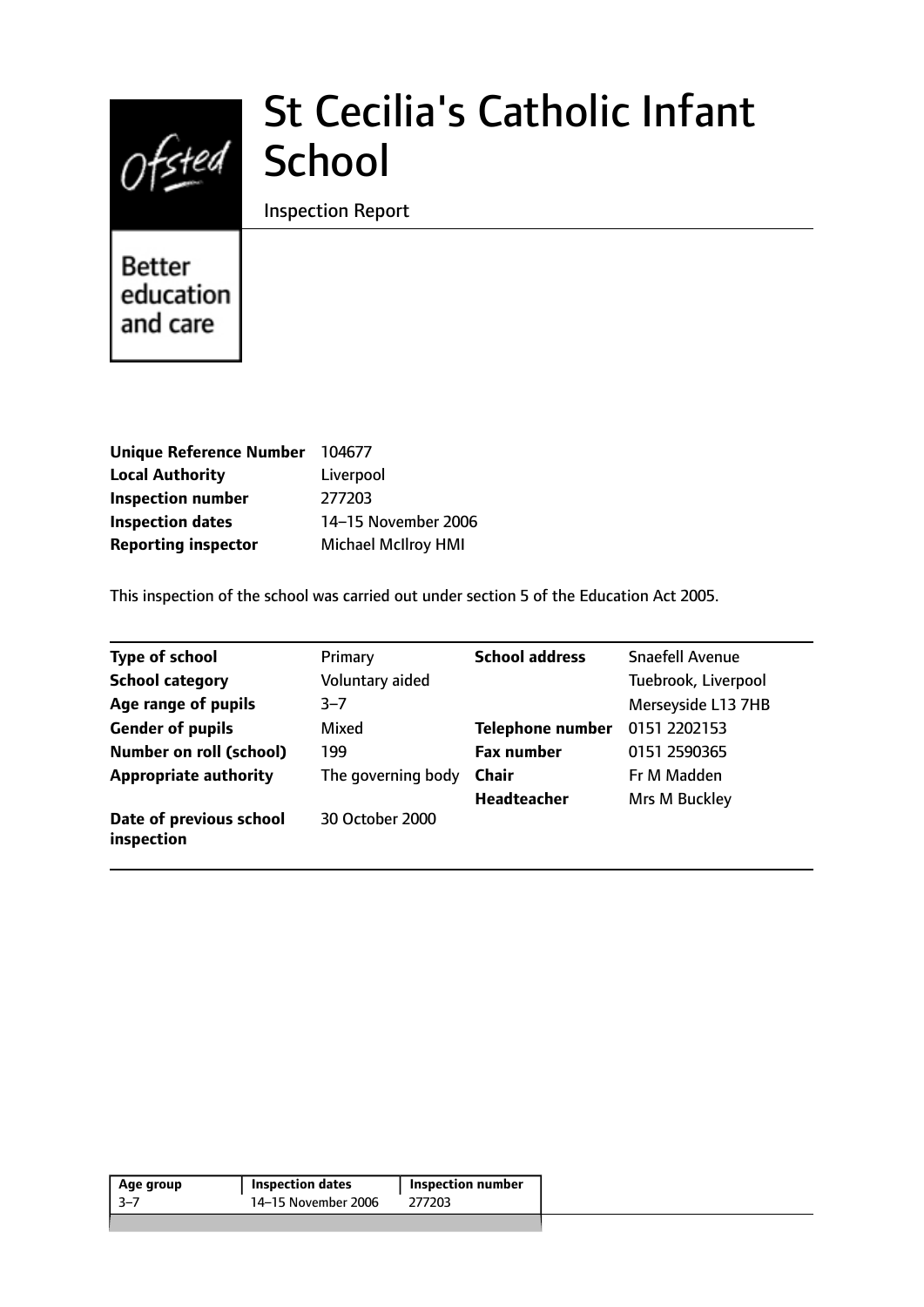© Crown copyright 2006

Website: www.ofsted.gov.uk

This document may be reproduced in whole or in part for non-commercial educational purposes, provided that the information quoted is reproduced without adaptation and the source and date of publication are stated.

Further copies of this report are obtainable from the school. Under the Education Act 2005, the school must provide a copy of this report free of charge to certain categories of people. A charge not exceeding the full cost of reproduction may be made for any other copies supplied.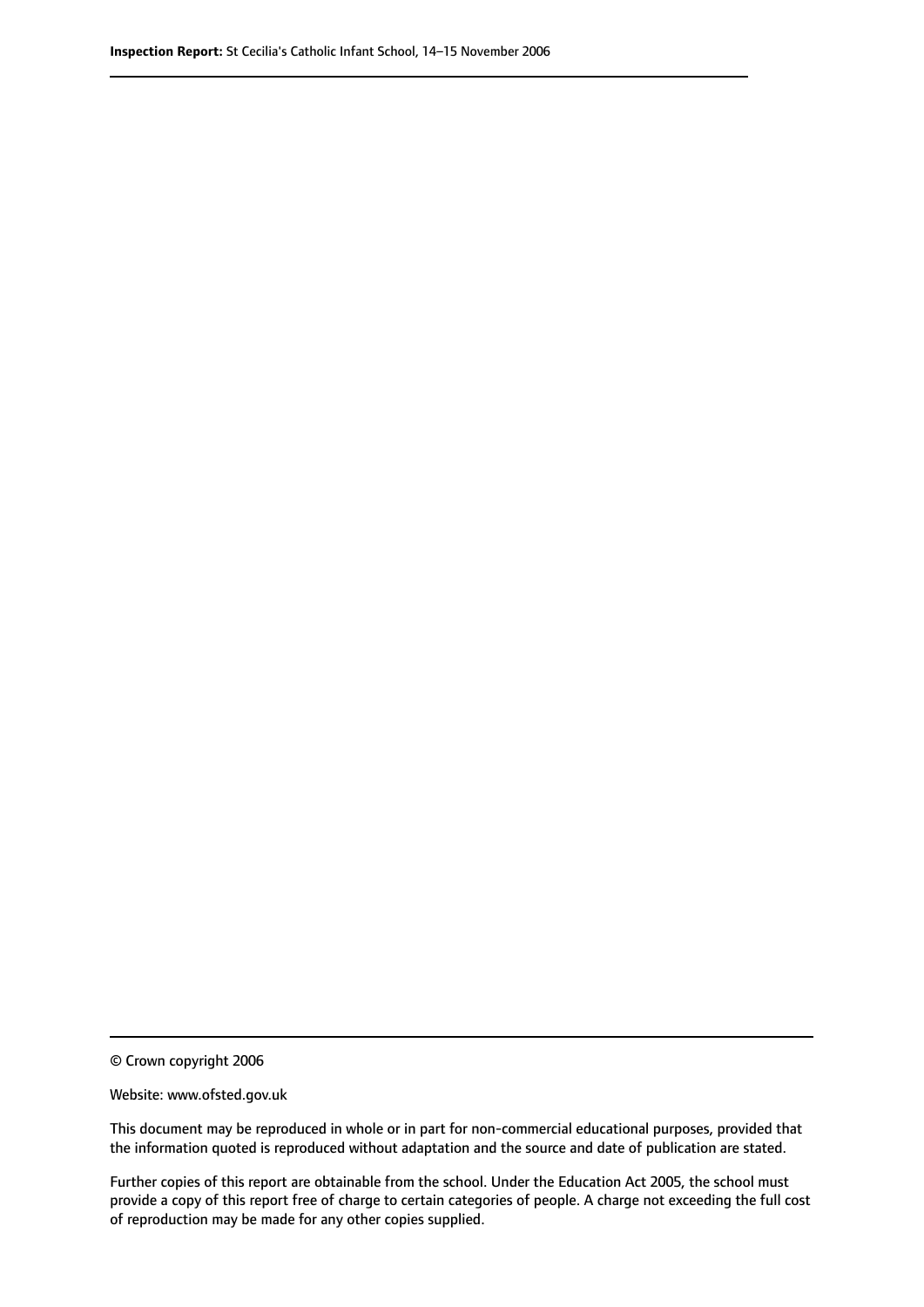# **Introduction**

The inspection was carried out by two of Her Majesty's Inspectors.

## **Description of the school**

The school is below average in size and is situated in an area which experiences twice the level of social and economic deprivation found nationally. The number of pupils of minority ethnic origin is below average and very few speak English as an additional language. Around a quarter of pupils are entitled to free school meals, which is above average. The number of pupils with learning difficulties and/or disabilities is average.

The school holds a number of awards, including the Basic Skills Quality Mark and the Healthy Schools Charter Mark.

## **Key for inspection grades**

| Grade 1 | Outstanding  |
|---------|--------------|
| Grade 2 | Good         |
| Grade 3 | Satisfactory |
| Grade 4 | Inadequate   |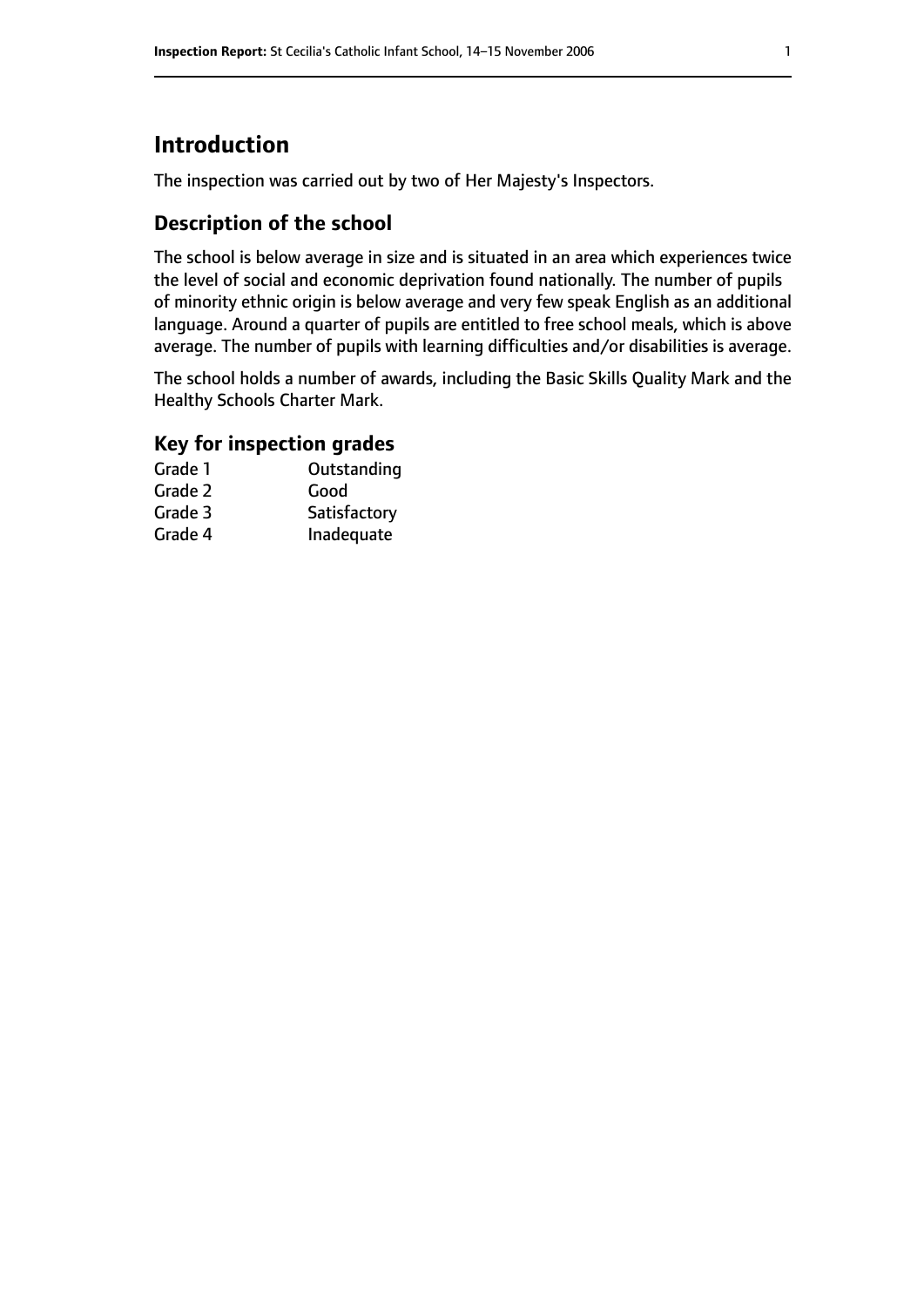# **Overall effectiveness of the school**

#### **Grade: 1**

Thisis an outstanding school where the headteacher's aim of excellence and enjoyment in learning and good personal development for all pupils is fully realised.

Pupils enter the school with standards in skills and learning which are below average overall, and in some cases well below. They make excellent progress in the very well organised and managed Foundation Stage. This very good progress continues in Key Stage 1. By the time they leave the school the standards attained by pupils are above average. Pupils achieve most strongly in reading and writing but do less well in mathematics. When the low starting point of pupils is taken into consideration this represents outstanding progress in learning.

The success of the school is due in large part to the very high expectations, clear vision and unrelenting determination of the headteacher for pupils to achieve highly. Her outstanding leadership has developed a highly effective team which shares the common goal of creating a secure, tranquil, but purposeful climate where pupils thrive both in terms of learning and personal development. The senior management team provides excellent leadership. Good leadership is also provided by subject managers and the supportive governing body.

Crucial to the pupils' academic success is their outstanding personal development and well-being. This is fostered from their first days in the school and results in very good behaviour and very positive attitudes to learning. Pupils confidently express their ideas and are tolerant of the views of others. They are happy, enthusiastic and confident learners. They listen well, reflect maturely on their work and are eager to improve. Pupils thoroughly enjoy school and make a positive contribution to the local and school community. The school council is articulate but there is scope to extend its role in the school's development. Attendance is satisfactory.

Teaching is outstanding overall. It is firmly anchored on the careful use of detailed assessment data, the highest expectations of what pupils can achieve and the involvement of pupils in assessing their own learning. Exemplary use of skilled teaching assistants further promotes learning. The outstanding care, guidance and support provided by the school ensures that pupils feel safe and secure. They receive good guidance on how to improve their work and are encouraged to reflect on how they can improve. Pupils with learning difficulties and/or disabilities are well supported and make very good progress in their learning. This is also true of the more able pupils.

The carefully designed and broad curriculum excellently meets the needs of pupils. Its focus on thinking skills and innovative philosophy lessons contribute strongly to pupils' ability to reason, question and explore.

The school knows itself well, although it is modest in its judgement of its overall effectiveness. All issues arising from the last inspection have been fully tackled. The school's impressive track record and its outstanding leadership mean that it is well placed to improve still further.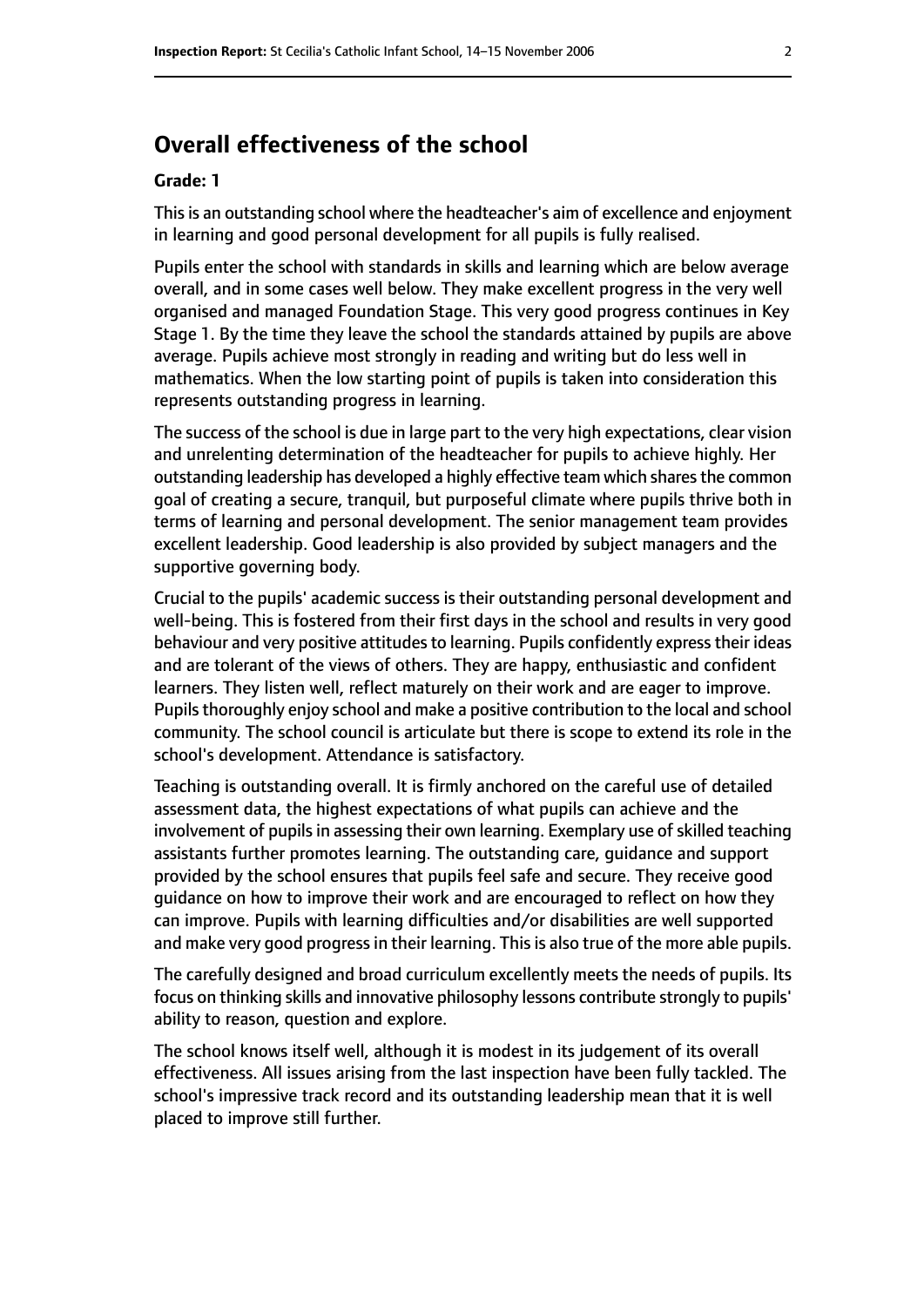#### **What the school should do to improve further**

- Further develop provision in mathematics so that all pupils achieve their full potential.
- Extend the role played by pupils, including the school council, in the further development of the school.

# **Achievement and standards**

#### **Grade: 1**

Pupils enter the school with levels of attainment that are below the average expected for their age. Some are well below. The excellent provision in the Foundation Stage enables pupils to make very good progress. A strong emphasis is placed on developing pupils' personal, social and language skills. By the end of their time in the Foundation Stage, most have made very good progresstowards achieving the Early Learning Goals expected of them.

This excellent progress continues in Key Stage 1. In 2003, the overall standards achieved by pupils in the national assessments for pupils aged seven were just below average. They soared in 2004 and, although they declined in 2005 from this high point, they remained above average. The most recent national assessments indicate that standards have risen again. Pupils performed most strongly in reading and writing, where standards were above the average in both 2004 and 2005. In the assessments for writing in 2005, nearly twice as many pupils achieved the higher Level 3 as is the case nationally. They do less well in mathematics, where standards in 2005 were average. Nonetheless, given pupils' low starting point on entry to the school, this represents outstanding progress.

# **Personal development and well-being**

#### **Grade: 1**

The school judges pupils' personal development and well-being to be outstanding and inspectors agree. From the moment pupils enter the Foundation Stage the school does its utmost to develop their social and learning skills. This consistently applied approach, reinforced by very good relationships between staff and pupils, successfully creates well-rounded and highly motivated individuals. Throughout the school pupils display very good attitudes to work. They are confident and enthusiastic learners who enjoy school greatly. Their behaviour, both in class and around school, is exemplary.

Pupils' spiritual, moral, social and cultural awareness is very well developed within the framework of the school's strong Catholic ethos. They work and play very well together and are quick to support one another. Pupils know how to keep safe and how to stay healthy and alert. One group of pupils enthusiastically demonstrated a 'shake up and wake up session' which they reported 'really gets us going'.

Pupils make a good contribution to their local community, through, for example, charity fund-raising for CAFOD. Older pupils have the opportunity to serve on the school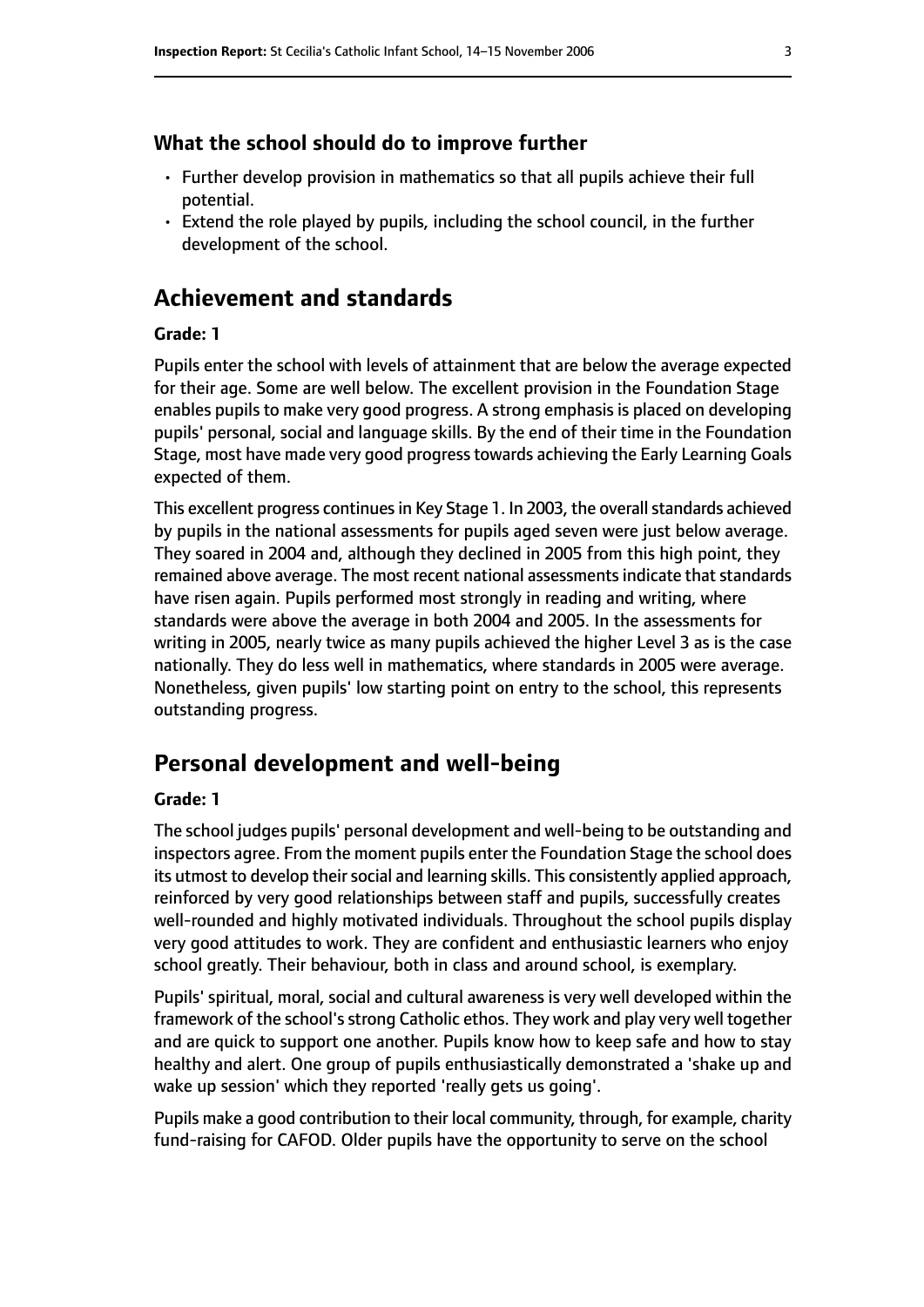council, which is becoming used to its role. There is scope to increase the role of the council, and of other pupils, in the school's future development.

# **Quality of provision**

### **Teaching and learning**

#### **Grade: 1**

Inspectors agree with the school's judgement that teaching and learning are outstanding.

Detailed assessment data and strong subject knowledge are very well used by teachers to plan challenging lessons. Expectations of what pupils can achieve are very high. Lessons build on what pupils have learnt previously and are interwoven with links to other subjects. For instance, in one outstanding literacy lesson the previously studied story of Guy Fawkes was well used to support learning. Stimulating resources are well prepared. Teaching is fast-paced and no time is wasted in lessons. Exemplary use is made of skilled teaching assistants to support and extend learners. Very good questioning by teachers challenges pupils to explain their thinking. Intervention strategies and additional staff are very well used to target underachievement and to extend the learning of more able pupils.

Pupils are enthusiastic and attentive learners. They know their targets and understand clearly what they have to do. They are confident and answer and ask questions willingly. Older pupils give careful thought to their answers. Pupils often assess their own work and this helps them understand how well they have achieved and how they can improve. All groups of pupils achieve very well, including those with learning difficulties and/or disabilities.

#### **Curriculum and other activities**

#### **Grade: 1**

The school's curriculum is outstanding. It is broad, balanced and varied. In the Foundation Stage, a key priority is the development of pupils' listening, speaking and social skills through role play in areas such as the 'baby clinic' and the 'doctor's surgery'. The curriculum's emphasis on pupils' personal skills and its strong focus on literacy and numeracy mean that it meets the needs of learners. Other subjects are taught through carefully designed topics and useful links between subjects are imaginatively exploited to make learning more stimulating and relevant for pupils.

Pupils have the opportunity to learn French. There is also a strong focus on developing pupils' thinking skills. This, and the innovative philosophy lessons, strongly develops their reasoning, speaking and questioning skills. Learning is further enriched through a good range of visits, for example, to Croxteth Park, and through visiting speakers, such as the Lord Lieutenant of Merseyside. There are some extra-curricular activities for pupils, such as the digital imaging club.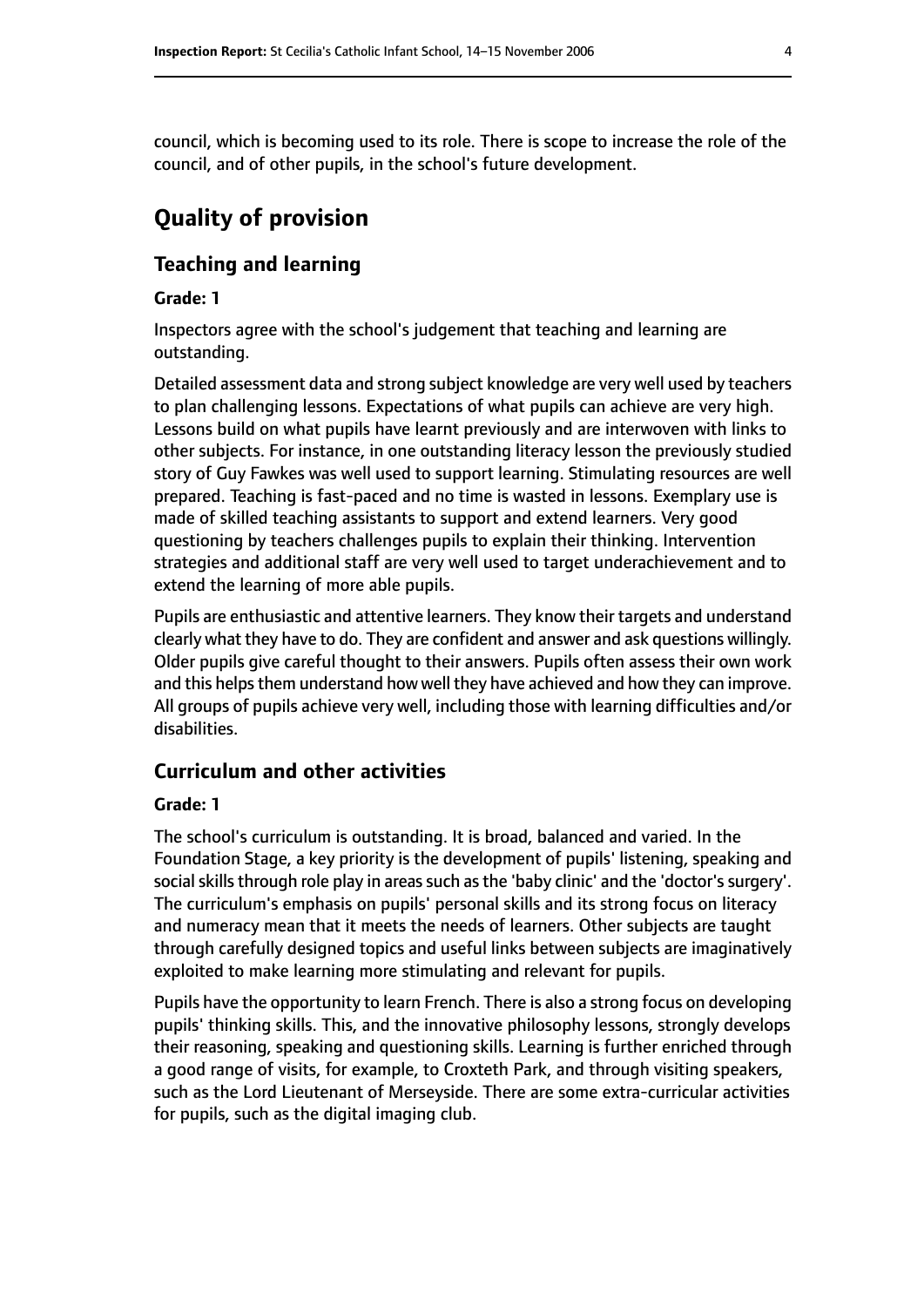#### **Care, guidance and support**

#### **Grade: 1**

The school takes excellent care of its pupils. The high degree of trust between pupils and staff means that pupils know who to turn to if they need help or have worries. Rare instances of bullying or misbehaviour are swiftly and effectively dealt with. Child protection procedures are robust. Pupils' safety is carefully considered. For example, pupils go in pairs when they move around the school. They are very well supervised in and around the school. Good induction procedures enable pupils to settle quickly and successfully into the Foundation Stage. Separate induction arrangements facilitate a smooth transfer for pupils into Key Stage 1. Pupils, and parents, confirm that the school prepares them very well for the next stage of their education.

Academic guidance is very good. Work is marked thoroughly and pupils are informed how to improve. Older children know their targets and are involved in setting them. Even the youngest children have appropriate targets to help them improve their work and behaviour. Pupils are encouraged, from their earliest days in school, to reflect on their work and behaviour and how they can improve. The very careful tracking of pupils' progress is a major strength of the school. It enables accurate identification of underperformance and the planning and evaluation of intervention strategies. Very good support is provided for pupils with learning difficulties and/or disabilities by teaching assistants and outside agencies. One parent praised the support her child had received and added that the school had kept her, 'fully informed and supported throughout'.

#### **Leadership and management**

#### **Grade: 1**

The school judges its leadership and management to be good. Inspectors found it to be outstanding. The headteacher, ably assisted by her deputy, provides outstanding leadership for the school. Her very clear vision for the school is one of excellence and enjoyment in learning, based on pupils' good personal development.

The headteacher's relentless determination to enable pupils to achieve academically and her sharp focus on continual improvement contribute directly to the exceptional progress pupils make and the good standards achieved. The school plans and evaluates its actions very carefully. Its assessment of its effectiveness is accurate, if on occasion modest. Teaching and learning are rigorously and regularly monitored, although some aspects of monitoring lack formality. Weaknesses are promptly and determinedly tackled. Results are analysed in great depth and underperformance is quickly identified. Solutions to weaknesses are carefully considered and discussed. Prompt and effective action is then taken across the whole school to bring about improvement. For example, whole-school initiatives in writing, based on careful analysis, resulted in the substantial rise in scores in this subject in 2005. All issues arising from the previous inspection have been well addressed.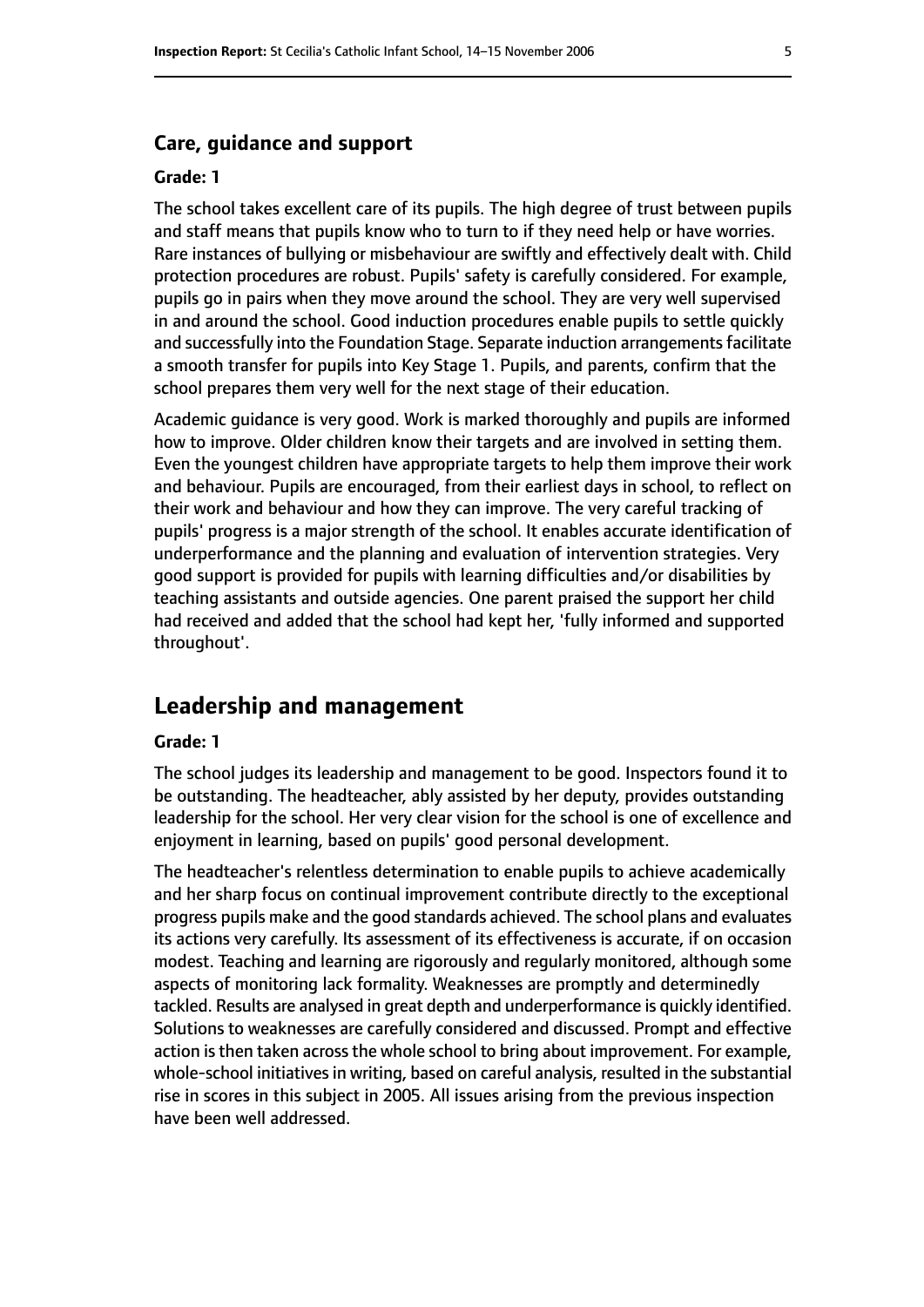The roles of staff are clearly defined and leadership is well distributed within the school. The deputy headteacher, in her roles as assessment manager and coordinator for special educational needs, also provides outstanding leadership. Both key stage managers provide very good leadership for their departments. Subject managers lead their areas well. They analyse results, know the strengths and weaknesses of their subjects and contribute to improvement through their development plans. Core subject managers monitor teaching in their subject.

Parents and pupils are consulted about the school and their responses are analysed. Parents are highly supportive of the school's work, although a few are unsure of how pupils' views are taken into account. Governance is good. Governors are very supportive and provide challenge for the headteacher. Finances are prudently administered. The school provides excellent value for money.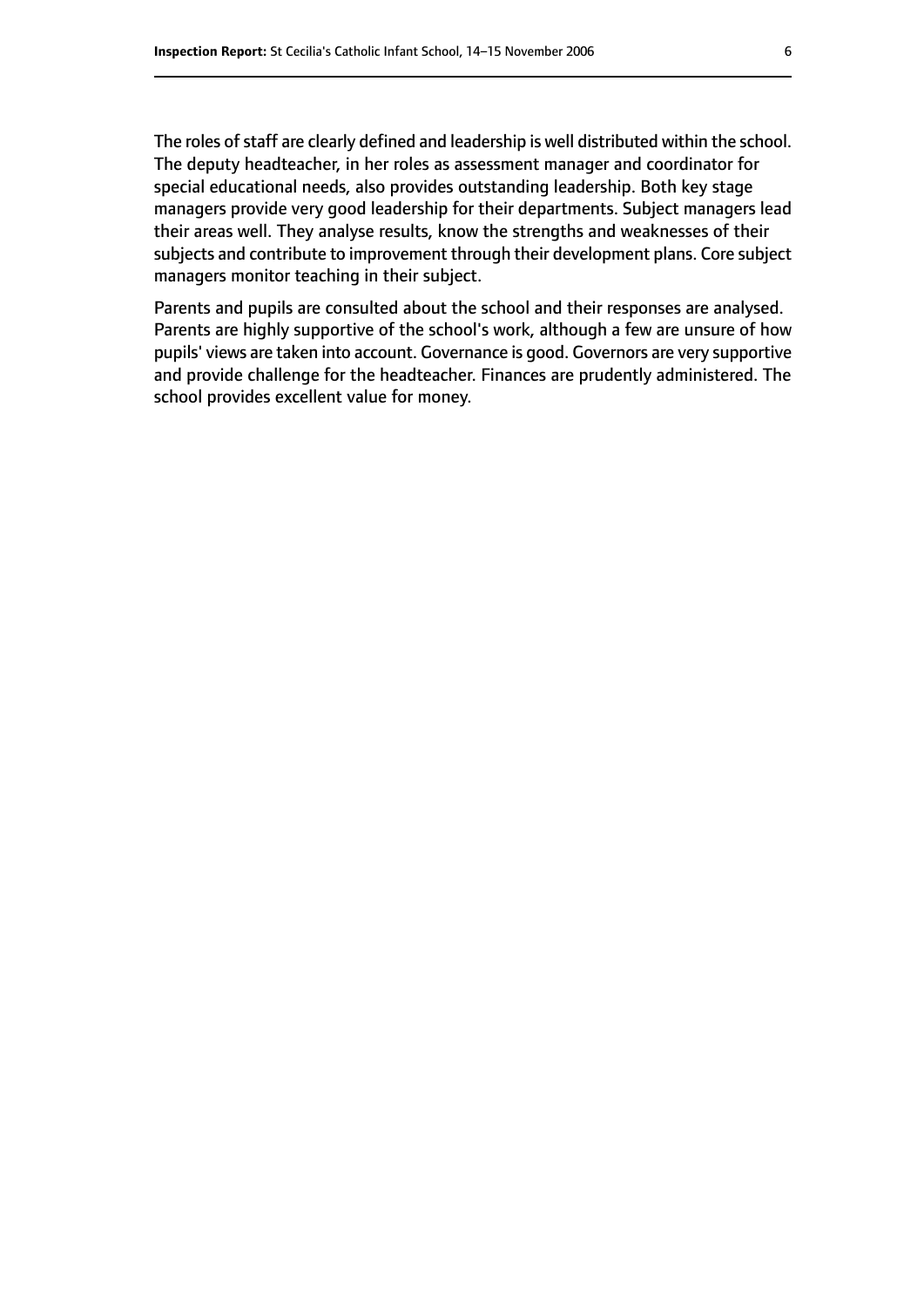**Any complaints about the inspection or the report should be made following the procedures set out inthe guidance 'Complaints about school inspection', whichis available from Ofsted's website: www.ofsted.gov.uk.**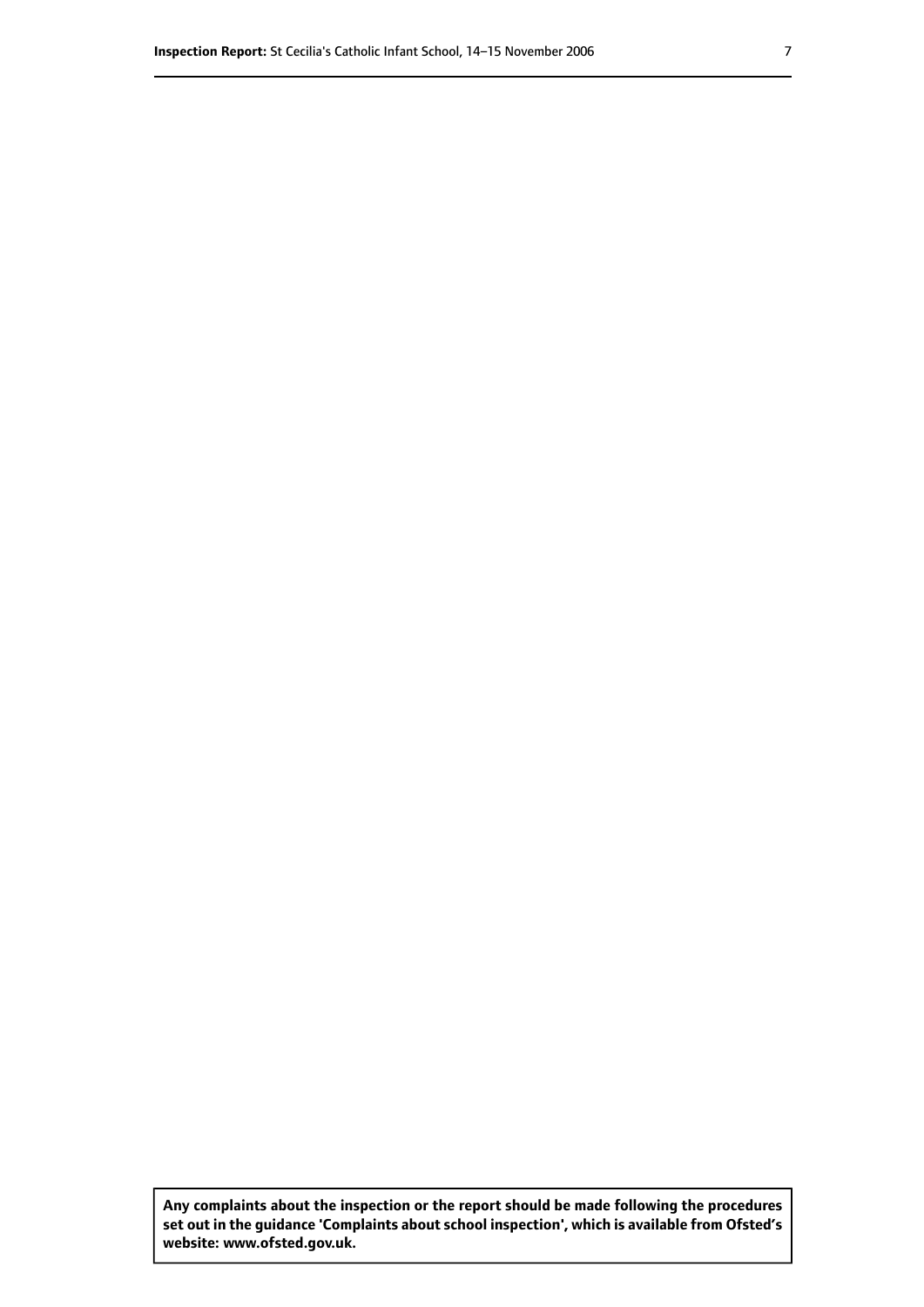# **Inspection judgements**

| Key to judgements: grade 1 is outstanding, grade 2 good, grade 3 satisfactory, and grade 4 | <b>School</b>  |
|--------------------------------------------------------------------------------------------|----------------|
| inadeauate                                                                                 | <b>Overall</b> |

# **Overall effectiveness**

| How effective, efficient and inclusive is the provision of education, integrated<br>care and any extended services in meeting the needs of learners? |     |
|------------------------------------------------------------------------------------------------------------------------------------------------------|-----|
| How well does the school work in partnership with others to promote learners'<br>well-being?                                                         |     |
| The quality and standards in the Foundation Stage                                                                                                    |     |
| The effectiveness of the school's self-evaluation                                                                                                    |     |
| The capacity to make any necessary improvements                                                                                                      |     |
| Effective steps have been taken to promote improvement since the last<br>inspection                                                                  | Yes |

## **Achievement and standards**

| How well do learners achieve?                                                                               |  |
|-------------------------------------------------------------------------------------------------------------|--|
| The standards <sup>1</sup> reached by learners                                                              |  |
| How well learners make progress, taking account of any significant variations between<br>groups of learners |  |
| How well learners with learning difficulties and disabilities make progress                                 |  |

## **Personal development and well-being**

| How good is the overall personal development and well-being of the<br>learners?                                  |  |
|------------------------------------------------------------------------------------------------------------------|--|
| The extent of learners' spiritual, moral, social and cultural development                                        |  |
| The behaviour of learners                                                                                        |  |
| The attendance of learners                                                                                       |  |
| How well learners enjoy their education                                                                          |  |
| The extent to which learners adopt safe practices                                                                |  |
| The extent to which learners adopt healthy lifestyles                                                            |  |
| The extent to which learners make a positive contribution to the community                                       |  |
| How well learners develop workplace and other skills that will contribute to<br>their future economic well-being |  |

# **The quality of provision**

| How effective are teaching and learning in meeting the full range of the<br>  learners' needs?                      |  |
|---------------------------------------------------------------------------------------------------------------------|--|
| $\mid$ How well do the curriculum and other activities meet the range of needs<br>$\mid$ and interests of learners? |  |
| How well are learners cared for, guided and supported?                                                              |  |

 $^1$  Grade 1 - Exceptionally and consistently high; Grade 2 - Generally above average with none significantly below average; Grade 3 - Broadly average to below average; Grade 4 - Exceptionally low.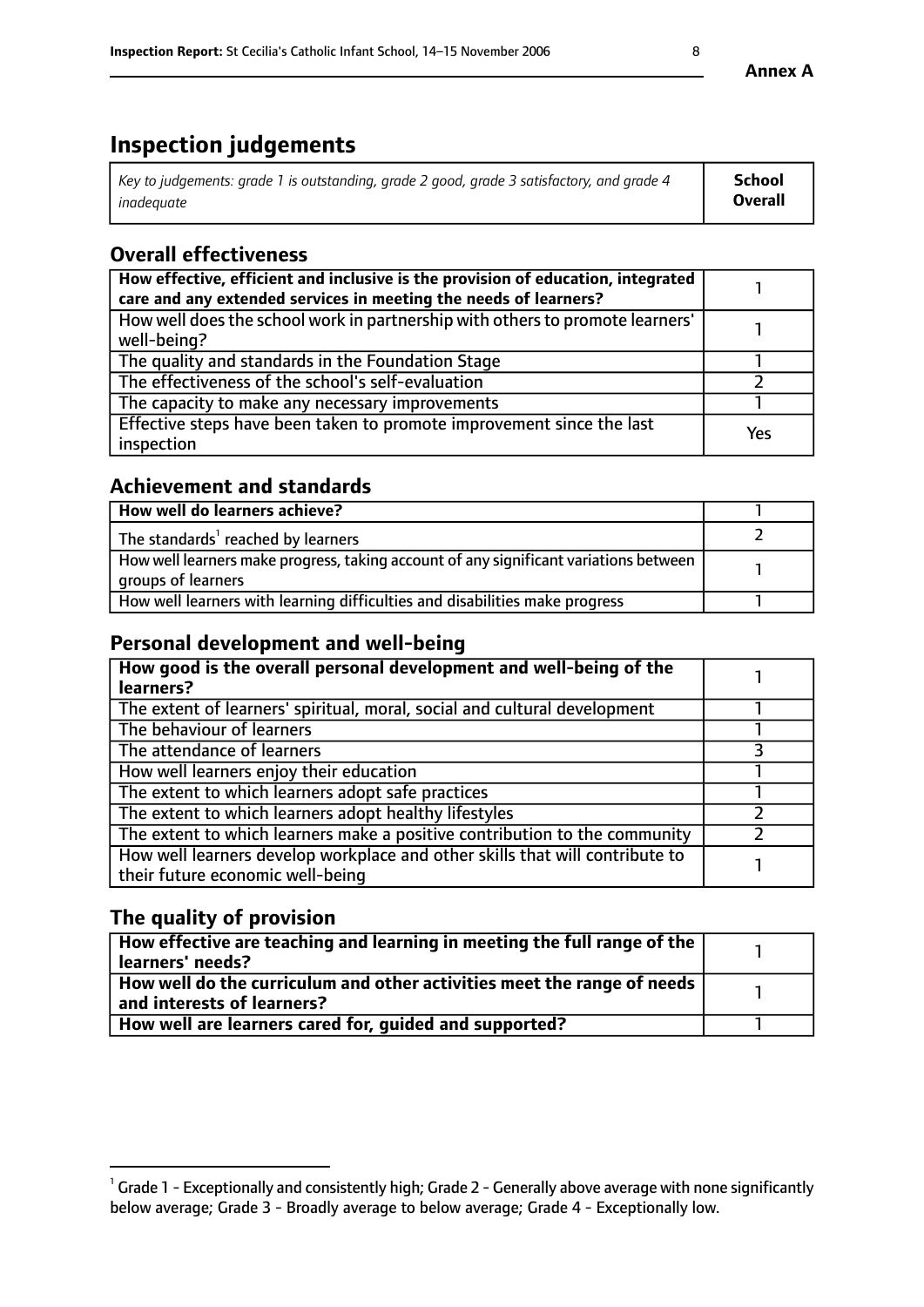# **Leadership and management**

| How effective are leadership and management in raising achievement<br>and supporting all learners?                                              |     |
|-------------------------------------------------------------------------------------------------------------------------------------------------|-----|
| How effectively leaders and managers at all levels set clear direction leading<br>to improvement and promote high quality of care and education |     |
| How effectively performance is monitored, evaluated and improved to meet<br>challenging targets                                                 |     |
| How well equality of opportunity is promoted and discrimination tackled so<br>that all learners achieve as well as they can                     |     |
| How effectively and efficiently resources, including staff, are deployed to<br>achieve value for money                                          |     |
| The extent to which governors and other supervisory boards discharge their<br>responsibilities                                                  |     |
| Do procedures for safequarding learners meet current government<br>requirements?                                                                | Yes |
| Does this school require special measures?                                                                                                      | No  |
| Does this school require a notice to improve?                                                                                                   | No  |